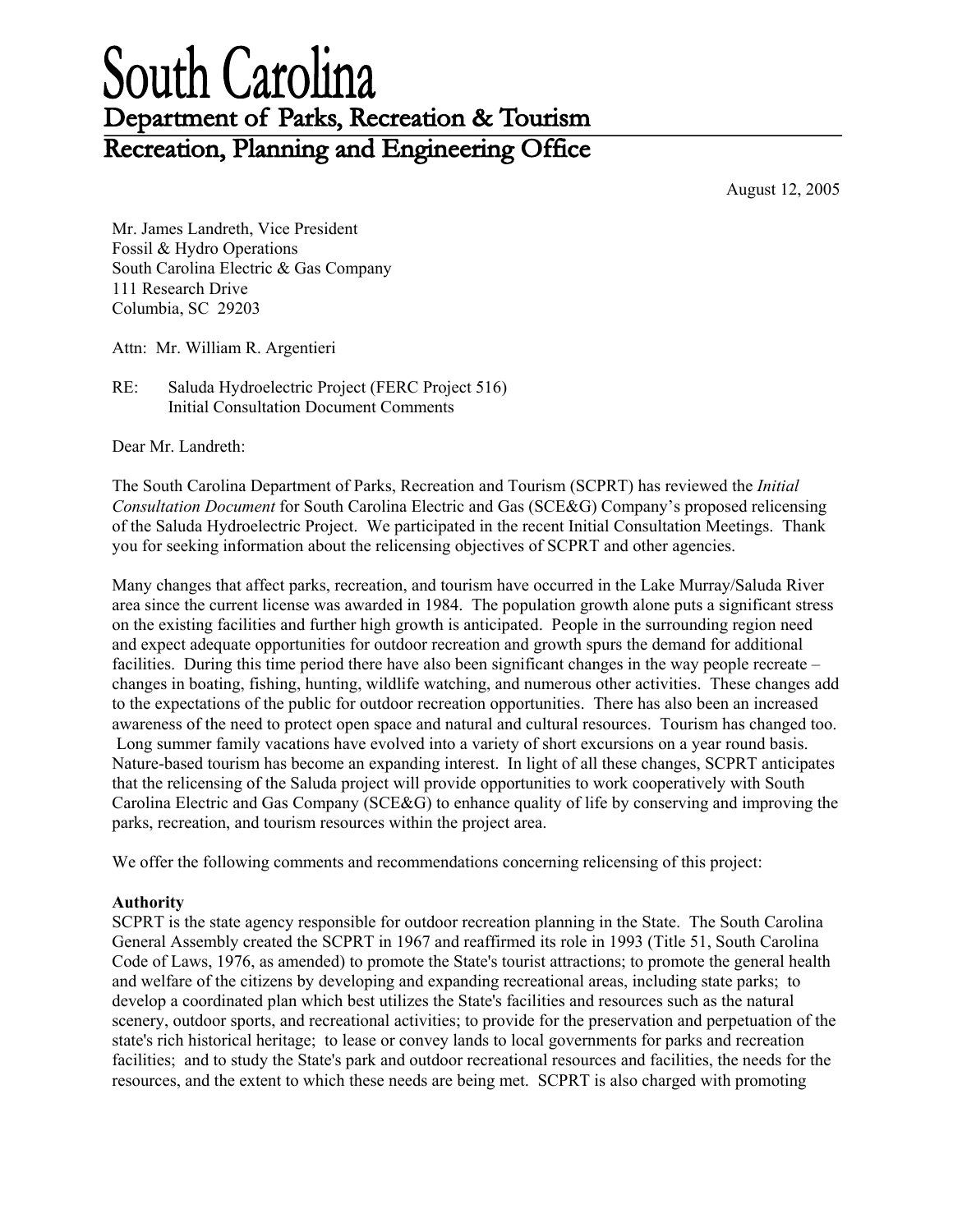## *Page 2 – Saluda Hydro (#516) Initial Consultation*

economic diversity in all areas of the Palmetto State by extending the full benefits of tourism and recreation.

# **State Comprehensive Plans**

Several plans have been completed in the last few years which may impact the relicensing process: *State Parks - The Vision for the 21st Century* (2003); *South Carolina State Comprehensive Outdoor Recreation Plan* (2002); *Expanding the Experience, Trails for South Carolina: The 2002 South Carolina State Trails Plan* (2002); and *The Saluda River Corridor Plan* (1990) and *Lower Saluda Scenic River Corridor Plan Update* (2000). Relicensing activities and new license conditions should be consistent with these plans. The South Carolina State Comprehensive Outdoor Recreation Plan will be updated in the next two years.

# **Parks, Recreation, and Tourism Values**

The natural, cultural, and recreational resources within the project boundary and the surrounding area are both substantial and diverse. Lake Murray provides about 48,000 surface acres and 691 miles of shoreline, including islands. The ll-mile Lower Saluda regulated river section downstream of Lake Murray and Congaree River below that also provides significant resource values. Forested areas, wetlands, islands, river shoals and open waters provide outstanding fish and wildlife habitat, biodiversity, interesting viewsheds, and recreational and tourism opportunities. Current activities in the area include motorboating (including waterskiing, jetskiing), sailing/windsurfing, canoeing/kayaking, fishing (including from boats, banks/piers, and wade fishing), hunting (big game, small game, waterfowl), wildlife watching/nature study, swimming, camping, picnicking, visiting historic/cultural sites and museums, hiking/walking, bicycling, and many types of field sports.

General priority issues identified by state residents in the 2002 State Comprehensive Outdoor Recreation Plan that pertain to this project include:

- Issue 1: Protect lands for natural and cultural resources allowing public recreational use.
- Issue 2: Manage and expand trail resources.
- Issue 3: Maintain and improve existing parks and recreation facilities.
- Issue 5: Acquire public open space for recreational use, including urban parks, neighborhood parks, and greenways.
- Issue 7: Create partnerships between and among government agencies and the private sector to build, maintain, and promote recreation resources, and to implement existing plans.
- Issue 8: Implement existing plans.
- Issue 9: Increase opportunities for activities of high recreational demand (walking/running, swimming, driving for pleasure, bicycling, fishing, wildlife watching, golf, motorboating, picnicking, camping, visiting historic sites, gardening, and hiking).

# **SCPRT Objectives**

As the agency responsible for outdoor recreation planning in the State and as a manager of public lands on Lake Murray, SCPRT provides a long-term commitment to the stewardship of significant natural and cultural resources and to quality recreational service. Supporting this resource-management approach, SCPRT recognizes the following important issues as being high priority needs regarding the Saluda Relicensing Project: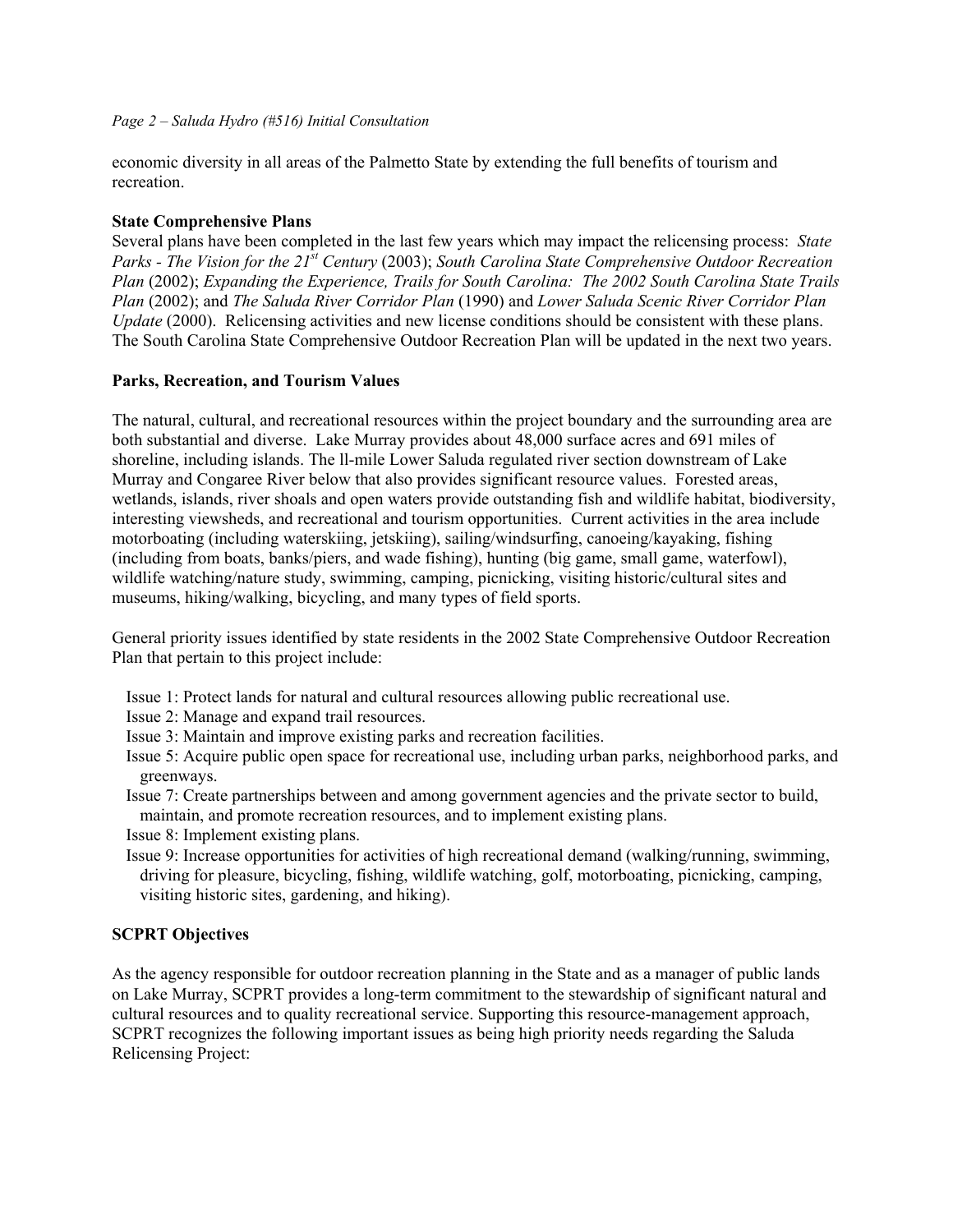## *Page 3 – Saluda Hydro (#516) Initial Consultation*

1. Ensure that recreational facilities and opportunities are protected and enhanced for current and future users, on and near the lake and river.

2. Provide sufficient recreation and nature-based tourism opportunities to support the growing population of the region throughout the license period.

3. Provide safe and enjoyable recreation experiences for the boating and non-boating public including state residents and visitors.

4. Conserve natural, cultural, and recreational resources for future generations to enjoy.

5. Include enough land in the project boundary to assure optimum development of recreational resources afforded by the project.

Specific interests include the following:

- 1. Permanent protection for Dreher Island State Recreation Area.
- 2. Permanent protection of a new state park property with significant shoreline on the Lexington/Saluda side of the lake.
- 3. Continuation of existing recreational resources on Lake Murray and new/expanded resources where possible and appropriate.
- 4. Conservation of areas identified as important during interagency review of shoreline management maps.
- 5. Continued implementation of the Lower Saluda River Corridor Plan & Update, including additional recreational access at "Sandy Beach", I-20, I-26, take out above Mill Race Rapids, and development of the Saluda River greenway and Three Rivers Greenway.
- 6. Continuation of existing recreational resources on the Saluda River.
- 7. Improved water quality for the lake and river to meet recreational needs (suitable for propagation of aquatic life and primary and secondary recreational contact and coldwater trout fishery).
- 8. Maintenance/enhancement of the scenic integrity of Lake Murray and the Saluda River.
- 9. Safe, predictable hydro flows for waders, boaters, and other downstream users.
- 10. Identification and enhancement of paddling opportunities in the tributaries and tributary arms of the lake.
- 11. Interactive process to periodically review recreation needs and adjust resources associated with the project.

#### **Study Recommendations and Information Needs**

The Saluda project (lake and regulated river) offers tremendous opportunities for parks, recreation, and tourism now and in the future. We are concerned that insufficient project shoreline has been set aside for public recreation, especially shore-oriented recreation such as bank/pier fishing, picnicking, camping, wildlife watching, and hiking/walking. As the population of this area grows and as this resource becomes more attractive to potential visitors from other areas, more shoreline and adjacent properties will be needed to serve the recreational and natural resource needs of the public. In the current Shoreline Management Plan (SMP), very little of the shoreline on the lake has been set aside for current or future public recreation. Some of this recreational shoreline includes the islands which are generally inaccessible except by boat. Approximately 75 percent of the shoreline is developed or planned for future development. We believe that this development has impacted recreation use, visual aesthetics, fish and wildlife habitat, and water quality. We request that SCE&G review the current allocation for the project in consultation with resource agencies and stakeholders and identify a more balanced allocation that will meet the public recreation and natural resource needs over the life of the license. To accomplish this, an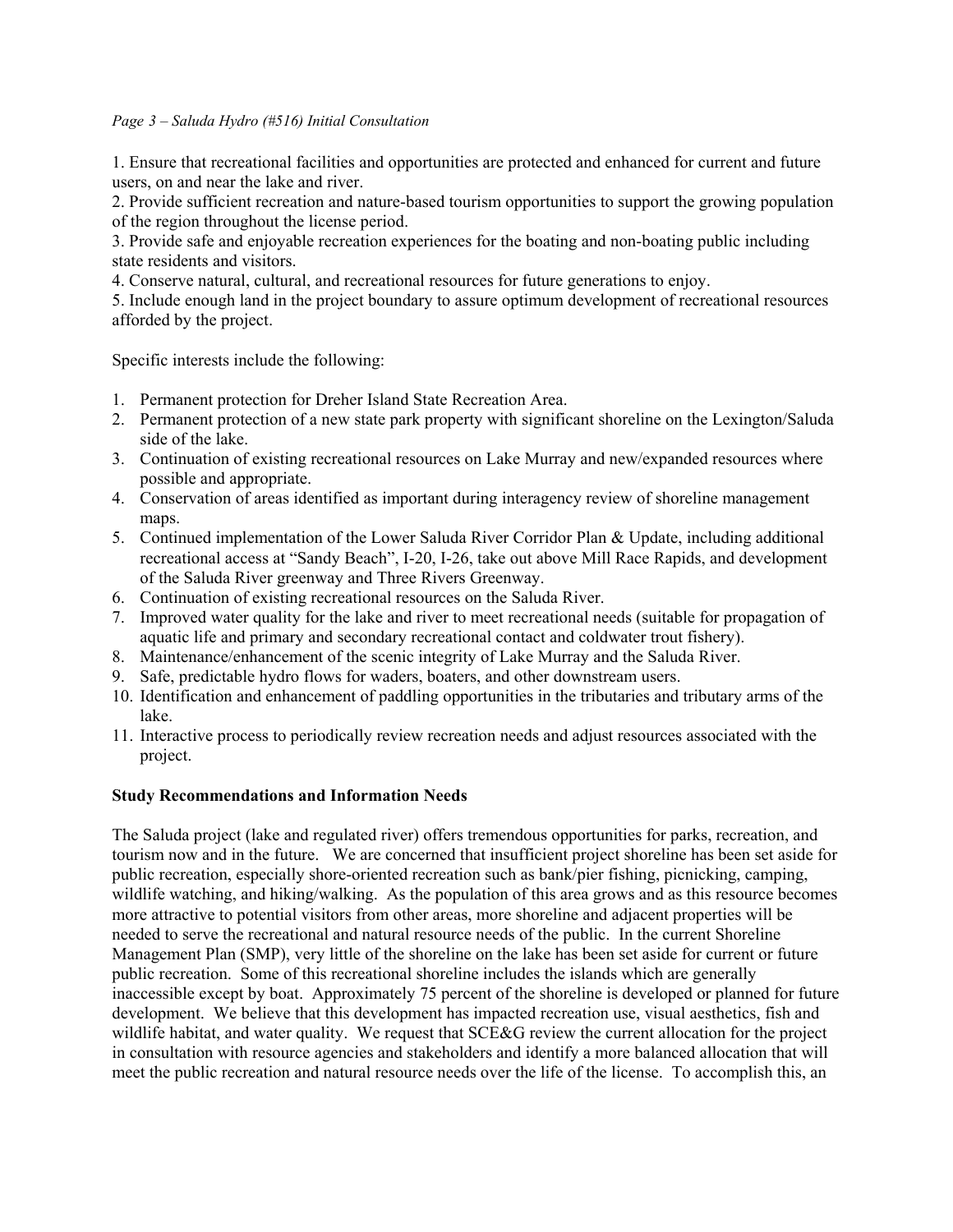### *Page 4 – Saluda Hydro (#516) Initial Consultation*

updated classification of the existing use of the property, acreage, and shoreline mileage associated with each classification should be completed and the shoreline management plan should be updated.

The ICD reports that only 404 acres are provided for public recreation on Lake Murray which includes the 348 acre Dreher Island State Park. The access areas listed are small - from 1.1 acre to 17.9 acres with most under 10 acres (excluding the state park and three sites that did not list acreage). On the Saluda River, Saluda Shoals Park is 240 acres and the other three access areas are small (Gardendale acreage not identified). We suggest acreage be added to all small sites to the extent possible to allow for future expansion as recreational needs change and to provide options for shore based recreation. The recreation information provided in the ICD does not describe the number, size, or other specifics for facilities provided in the various access areas. For instance, Table E-15 should describe such items as the number of picnic tables/shelters, miles of hiking trails, number of campsites, number of lodge units, feet of swim beach, feet of bank fishing shoreline or piers, number of boat ramps, number of marina slips, amount of dry storage, tournament facilities, and number of trailer and car parking spaces.

In addition to this inventory, current users, adjacent (including off water common dock) property owners, and area residents should be interviewed to determine recreational use (including frequency, volume, and type of use) and potential use and needs in the future. Furthermore, future recreational use for the term of the new license should be estimated based on population projections and recommended adjustments provided by the State Office of Research and Statistics and adopted state and local plans. This study should identify where and what type of additional public recreation facilities are needed at Lake Murray and the Lower Saluda River. This should address fishing (including wading, banks/piers, and boats), boating (including waterskiing, jetskiing), canoeing/kayaking, sailing/windsurfing, wildlife watching/nature study, picnicking, camping, hiking/walking, bicycling, hunting (big game, small game, waterfowl), visiting historic/cultural sites, parking, and restroom facilities. A portion of the study should also identify longer term "future recreation" opportunities and needs.

A boat carrying capacity study should be performed for Lake Murray to identify concerns with current or future over-crowding and safety. As part of the process, include an inventory of current and future residential docks, public and private marinas, dry storage, and other boat access opportunities. Project related accidents during the current license period should be identified for use in addressing safety needs. This study will identify areas to target or avoid for new boating facilities.

A "build out" scenario should be used to identify the volume of use based on future development proposed in the shoreline management plan. This should help identify areas to avoid or target for new recreational access and may also identify areas that should be addressed for amendments to the shoreline management plan. Information is needed on how the "build out" will affect boating carrying capacity, water quality, and fish and wildlife habitat.

Due to state laws affecting Lake Murray, each new building or marina on the lake further restricts waterfowl hunting. An estimate of remaining legal waterfowl hunting areas should be mapped for consideration of designated waterfowl hunting areas.

A plan should be developed to protect islands in the lake and river while allowing recreational use. Population growth and increasing boat use may severely affect these recreational resources over the term of the license.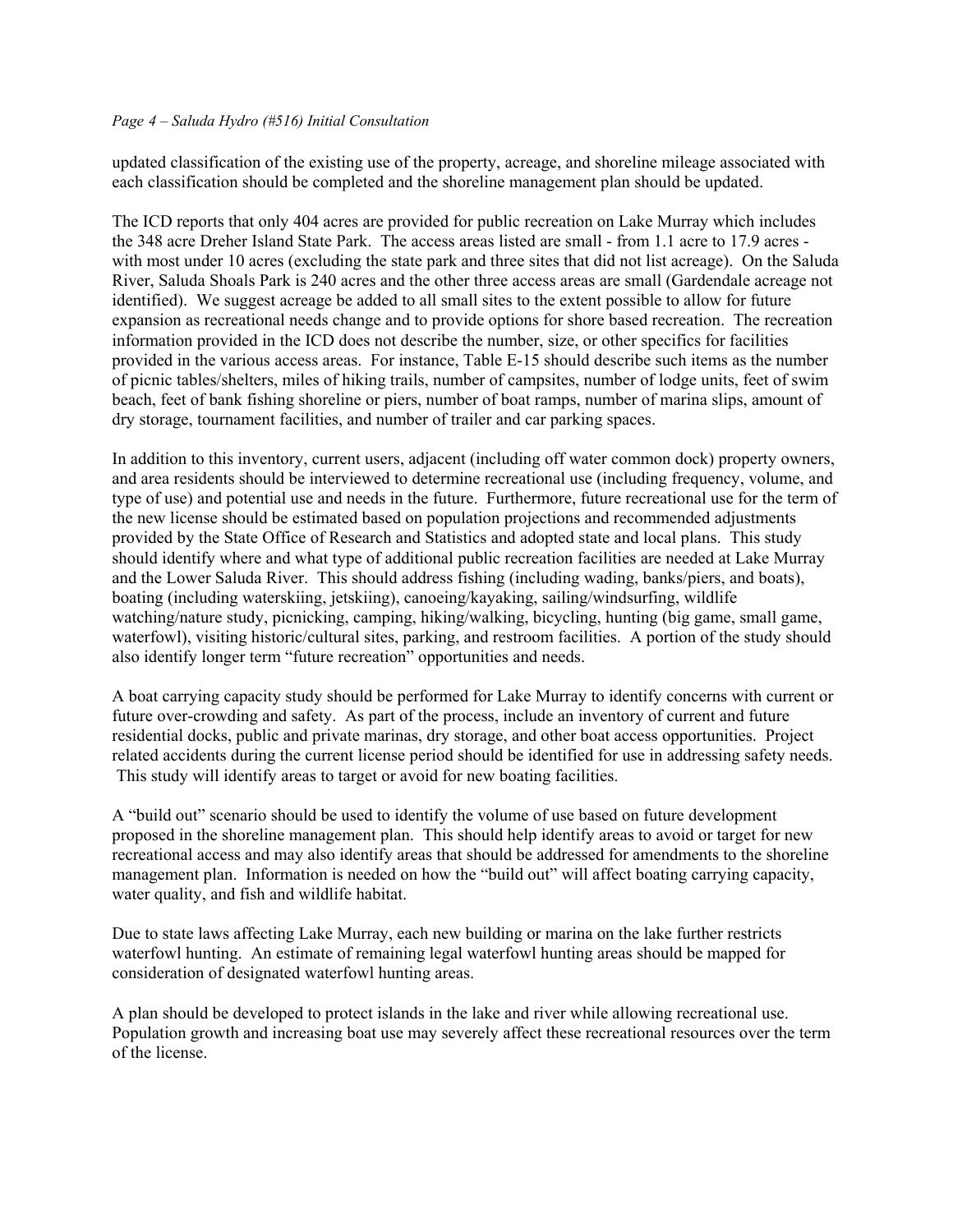## *Page 5 – Saluda Hydro (#516) Initial Consultation*

Safety in the Lower Saluda River is a concern due to unanticipated and unannounced hydro generation. A review of operations, project information, and warning devices is needed to provide adequate safety to waders, boaters, and other recreational users. Recent operations have provided false impressions to users that the high water is going down, only to go up significantly again, sometimes within the hour. Wading anglers are particularly affected. An increase in water level of a few inches can knock a wader down and often these releases can be measured in feet. These flows are also dangerous for beginning and intermediate boaters. Hydro flows that can be anticipated through posted flow schedules, gradual ramping that fluctuates less severely, and additional warning devices and information methods should be considered.

Recreational flow studies are needed to test the suitability of various releases for the various users at different locations throughout the regulated river. Volunteers from paddling and angling groups may be available to assist. The concerns of Congaree National Park to receive adequate flows during proper seasons should be addressed as well.

Trout and striped bass fishing are existing recreational uses in the Lower Saluda River. The water quality concerns of other agencies and recreational anglers should be considered.

There are many known and unknown cultural resources located within the project boundary. A plan should be developed in coordination with appropriate resource agencies to identify and protect these valuable resources.

## **Specific Comments on ICD**

Section 14.1 Regional Resources – Include Saluda Shoals Park as a regional resource. It offers boat, canoe, and kayak access, picnicking, walking and bicycling trails, nature programs, and bank and wade fishing access to the Lower Saluda River. The Three Rivers Greenway should also be noted as a regional resource and described.

Section 14.2.1 Lake Murray – More information should be provided on locations of public access and number of facilities provided. Estimates of fishing tournaments and guide services should be provided. Describe the change in hunting and other activities since the current license was issued.

Section 14.2.2 Saluda River – The discussion of the Lower Saluda River should note that the active recreational fishery is only active during part of the year due to water quality. Also, safety is a concern to anglers, boaters, paddlers, and other users due to hydro flows.

Section 14.2.3 Recreation Sites – Provide more information on number of facilities in public and private sites. In the discussion regarding islands, note that access is only available to those users with boats. The property leased to the Boy Scouts of America is not open to the general public and the SCANA Pine Island Site is strictly private and should not be listed under public sites. Under private sites, enumerate the hundreds(?) of private docks that provide access to private landowners and their guests.

Section 14.3.2 Existing Use and Activities – Boat registrations have increased 44% in the seven years up to the year 2000. Please provide current estimates of boating and non-boating use of the project for fishing, walking, camping, wildlife watching, picnicking, etc., including the regulated river.